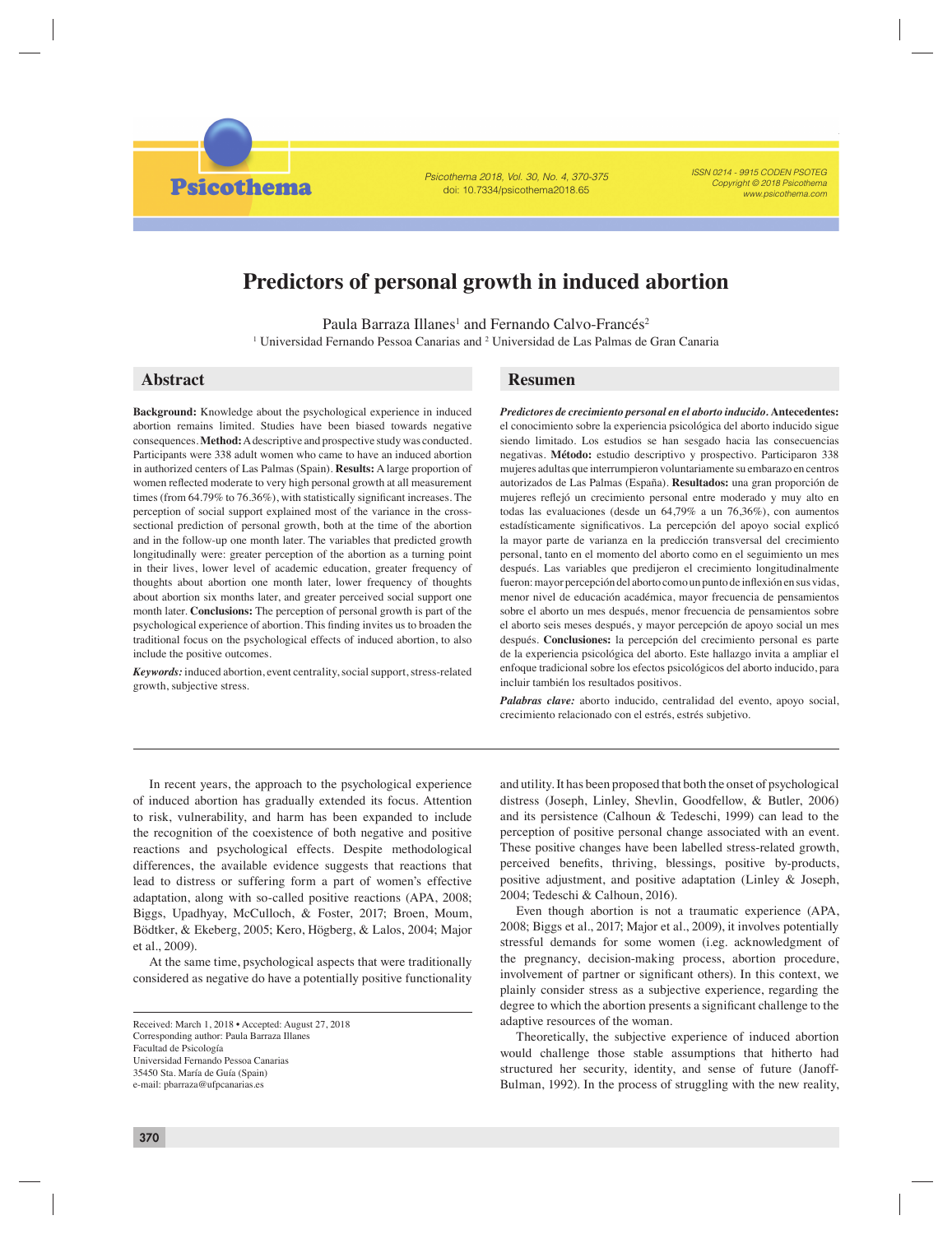the woman would notice changes in her self-understanding, her personal relations, and her philosophy of life (Tedeschi & Calhoun, 1996). The opportunity of perceiving growth lies in the positive reconstruction of these assumptions.

Empirically, personal growth has been linked to a series of variables that are generally independent of the situation itself (Scrignaro, Barni, & Magrin, 2011). Research is still open to variables such as subjective perception of stress (Laufer & Solomon, 2006), the time elapsed (Shakespeare-Finch & Lurie-Beck, 2014), social support in crucial moments (Prati & Pietrantoni, 2009), and different variables of cognitive processing, such as rumination (Cann et al., 2011), seeking meaning (Park, Edmondson, Fenster, & Blank, 2008), or event centrality (Groleau, Calhoun, Cann, & Tedeschi, 2013). Studies conducted worldwide offer favorable results but, no doubt, cultural factors will be involved in personal growth and the associated processes (Calhoun, Cann, & Tedeschi, 2010; Vázquez, Pérez-Sales, & Ochoa, 2014). To our knowledge, the available data with Spanish population are still limited.

With regard to induced abortion, the panorama in Spain resembles that of other nations whose advances in legislative matters and political health allow access to medically safe abortion by free decision. Abortion has been decriminalized since 1985, and since 2010, its regulation is similar to that of other countries of the European Union. The rate seems to have stabilized around 12 abortions per thousand women per year (Ministerio de Sanidad, Servicios Sociales e Igualdad, 2015).

This work offers some relevant results from a more extensive study on the process of psychological experience in induced abortion. Its goals are to describe the perception of positive personal growth in induced abortion, to determine how growth varies over time, and to identify the variables that predict its occurrence, both cross-sectionally and longitudinally.

#### Method

We present a descriptive study with a longitudinal design and repeated measures in a group of adult women who had an induced abortion.

### *Participants*

Consecutive nonprobabilistic sampling was used to select the sample. Participants were recruited in the authorized centers in a Spanish province in which all non-therapeutic abortions are performed. During the period of data collection, voluntary participation was offered to all women who met the inclusion criteria: abortion at the woman's request, not subject to medical recommendation, pregnancy not a consequence of rape, older than 18 years of age, and with sufficient knowledge of written and spoken Spanish. Of the 630 women who met the inclusion criteria at T0, 358 women (56.83%) agreed to participate voluntarily. Thirteen participants were eliminated due to incomplete data (more than 10% missing responses), and seven more due to atypical response patterns. The initial sample was made up of 338 participants (Table 1). The participants did not receive any compensation. All abortions were performed by the suction method, with less than 14 weeks of gestation.

The women who agreed and those who refused to participate did not differ in educational attainment, country of origin, or previous history of induced abortion. However, there were significant

differences in other variables. The group that agreed to participate was younger,  $t(608) = -3.81$ ,  $p < .001$ , there were more women who had a partner at the time of the abortion,  $\chi^2(1) = 5.67$ ,  $p = .017$ , with one or more children,  $\chi^2(1) = 4.06$ ,  $p = .044$ , unemployed, studying, or caring for the home and the family,  $\gamma^2(4) = 30.51$ ,  $p < .001$ , and fewer women living alone,  $\gamma^2(1) = 17.23$ ,  $p < .001$ .

With regard to adherence, 50% of the participants were retained at the first follow-up ( $n = 169$ ), and of them, 65.09% were retained at the second one  $(n = 110)$ .

No significant differences were found in the composition of the sample, in any of the sociodemographic variables considered, because of dropout through the three moments evaluated (T0, T1 and T2).

# *Instruments*

In addition to a questionnaire to gather sociodemographic data (see Table 1), we used the Posttraumatic Growth Inventory (PTGI; Tedeschi & Calhoun, 1996). It measures the magnitude of perceived personal growth associated with an event. We used an available Spanish translation (Páez et al., 2011) at all three measurement times. It consists of 21 statements rated on a six-

| Table 1<br>Descriptive of demographic characteristics of participants                                                      |                             |                                          |  |  |
|----------------------------------------------------------------------------------------------------------------------------|-----------------------------|------------------------------------------|--|--|
|                                                                                                                            | Frequency                   | Percentage                               |  |  |
| Age<br>18-19<br>$20 - 24$<br>25-29                                                                                         | 35<br>93<br>86              | 10.36<br>27.51<br>25.44                  |  |  |
| $30 - 34$<br>35-39<br>40-44<br>> 45                                                                                        | 64<br>42<br>17<br>1         | 18.93<br>12.43<br>5.03<br>0.30           |  |  |
| Couple relationship<br>With partner<br>Without partner                                                                     | 268<br>70                   | 79.29<br>20.71                           |  |  |
| Cohabitation<br>Alone<br>With other people                                                                                 | 22<br>316                   | 6.51<br>93.49                            |  |  |
| Parity<br>None<br>One or more children                                                                                     | 140<br>198                  | 41.42<br>58.58                           |  |  |
| History of abortion<br>None<br>One or more previous abortions                                                              | 221<br>117                  | 65.38<br>34.62                           |  |  |
| Work status<br>Working<br>Unemployed<br>Studying<br>Caring for home and family<br>Other                                    | 136<br>130<br>45<br>21<br>6 | 40.24<br>38.46<br>13.32<br>6.21<br>1.77  |  |  |
| <b>Educational attainment</b><br>Primary school<br>Junior high school<br>High school<br>University/college<br>Postgraduate | 57<br>147<br>69<br>45<br>20 | 16.86<br>43.49<br>20.42<br>13.31<br>5.92 |  |  |
| <b>Birthplace</b><br>Spain<br>Abroad                                                                                       | 273<br>65                   | 80.77<br>19.23                           |  |  |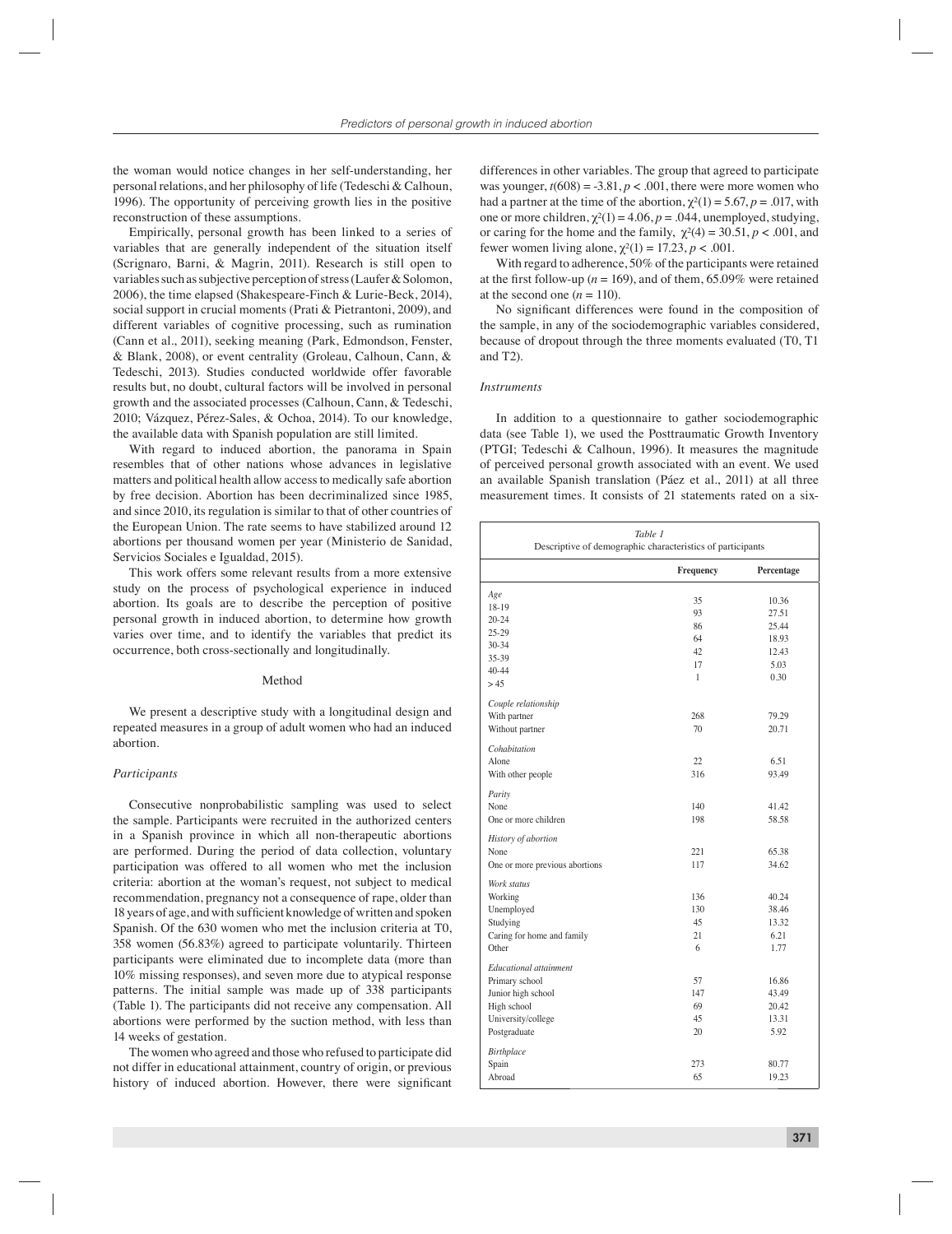point Likert scale. It was necessary to transform the scores  $(x^2)$  to adapt them to a normal distribution. Internal consistency was *α*  $= .93$ , and one-month test-retest reliability was  $r = .66$  ( $p < .001$ ). Factor analysis with the method of the original study (Tedeschi  $& Calhoun, 1996)$  did not replicate the five-factor structure, and analysis using the polychoric correlation matrix confirmed a single factor underlying this sample and data.

We applied the Differential Adjectives Inventory to Study Mood (Tous & Andrés-Pueyo, 1991), designed and validated with Spanish population, to assess subjective stress. We used the Stress dimension (eight pairs of adjectives) to assess situational stress perceived at T0. It reflects the level of activation caused by the negative interdependence of the situation's demands and the person's expectations. It employs a seven-point semantic differential. Itemtest analysis and verification of the factorial composition advised deleting one of the pairs of adjectives. The resulting reliability was established using the Cronbach's alpha ( $\alpha$  = .79) and the Heise and Bohrnstead omega ( $\omega = .85$ ) coefficients.

Social support was evaluated with the Relevant Persons scale of the Interpersonal Support Links questionnaire VIDA (Alemán & Calvo-Francés, 2016), with eight affirmatively drafted items and a four-point Likert response option. This scale provides information on the perceived social support provided by significant persons, regardless of whether they are family, partner or friends. We used it at all measurement times. This questionnaire was designed and validated with Spanish population. Internal consistency was  $\alpha$  = .92, and one-month test-retest reliability was  $r = .80$  ( $p < .001$ ).

We selected and adapted the translation and back-translation of Item 18 ("Abortion was a turning point in my life") of the Events Centrality Scale (Berntsen & Rubin, 2006) to measure event centrality at T2. The length of the original instrument (20 items) exceeded the purpose of this study, and the Spanish validation is not yet available. The scale appraises the centrality of an event in a person's identity and history, on a five-point Likert scale.

Finally, we drafted one *ad hoc* question "How often do you think about circumstances of pregnancy, decision and interruption itself?" to know the frequency with which the woman thought about (rumination) what had happened at T1 and T2, using a fourpoint Likert scale: 1 = *never or hardly ever*; 2 = *sometimes*; 3 = *often*; 4 = *all the time*.

## *Procedure*

The approach was multicenter. A baseline measure was taken on the day of the abortion, just before the procedure (T0), next one month later (T1) and the last one six months after the abortion (T2).

The protocol was the same for all the participating centers. Duly instructed staff presented the study to the women who met the inclusion criteria. Those who refused to participate provided anonymous sociodemographic data voluntarily in order to know their profile. Those who agreed to participate signed an informed consent form and completed a set of questionnaires in paper format while waiting for the induction of the abortion.

The two follow-up measures (T1 and T2) were done by electronic mail or telephone call, depending on the participant's choice. Three contacts without response were considered dropout.

The general managements of the centers approved the terms and conditions of the research. The study complies with the ethical principles of the Declaration of Helsinki (World Medical Association, 2013) and the European Federation of Psychologists' Associations (2005). It also follows the principles of democratic legality established in the Spanish State.

#### *Data analysis*

Chi-square, related samples T, and Mann-Whitney test, were used to check differences in the composition of the sample over time. In addition, related samples T and Cohen´s *d* were used to explore the differences in stress related growth over time. Cramer´s V was used to measure the association between nominal variables. The one-way ANOVA allowed us to compare the growth scores among different categories. The main process consisted of the stepwise regression analysis method, without forcing the entry of any variable. P-values lower or equal to .05 were considered as statistically significant. The calculations were performed using the SPSS 19.0 and FACTOR 9.3 programs (Lorenzo-Seva & Ferrando, 2006).

#### Results

According to the score on the PTGI, 64.79% of the participants reflected moderate to very high growth at T0. This proportion increased to 73.37% at T1, and to 76.36% at T2.

Scores were high at all times. The mean score at T0 was 65.22 (*SD* = 23.41), at T1 was 70.78 (*SD* = 23.43), and at T2 74.05 (*SD* = 24.87). There was a significant increase between T0 and T1,  $t(608)$  $= -4.47, p < .001, d = 0.24$ ; and a new significant increase between T1 and T2,  $t(109) = -5.20$ ,  $p < .001$ ,  $d = 0.14$ .

Perceived personal growth was not related to other control variables of the more extensive study: age, country of origin, prior history of induced abortion, prior mental health, or physical symptoms resulting from the abortion.

### *Cross-sectional prediction of personal growth at T0*

By means of multiple regression analysis (Table 2), we determined the variables that cross-sectionally explained the variance of growth at T0,  $F(3, 334) = 12.31, p < .001, R^2 = .10,$  $R^2$ <sub>corrected</sub> = .09. Firstly, and with a higher contribution, was greater perception of social support,  $β = .27, t(334) = 5.07, p < .001;$ secondly, lower academic level achieved,  $\beta = -18$ ,  $t(334) = -3.52$ , *p*  $\lt$  .001; and lastly, greater perception of subjective stress,  $\beta = .13$ ,  $t(334) = 2.42, p = .016.$ 

|                        | Personal growth at T0<br>$n = 338$ |            |           |
|------------------------|------------------------------------|------------|-----------|
|                        | ь                                  | SE b       | β         |
| Constant               | $-48.32$                           | 87.15      |           |
| Social support         | 6.71                               | 1.32       | $27***$   |
| Educational attainment | $-19.91$                           | 5.66       | $-.18***$ |
| Subjective stress      | 0.22                               | 0.09       | $.13*$    |
| R <sup>2</sup>         |                                    | .10        |           |
| F                      |                                    | $12.31***$ |           |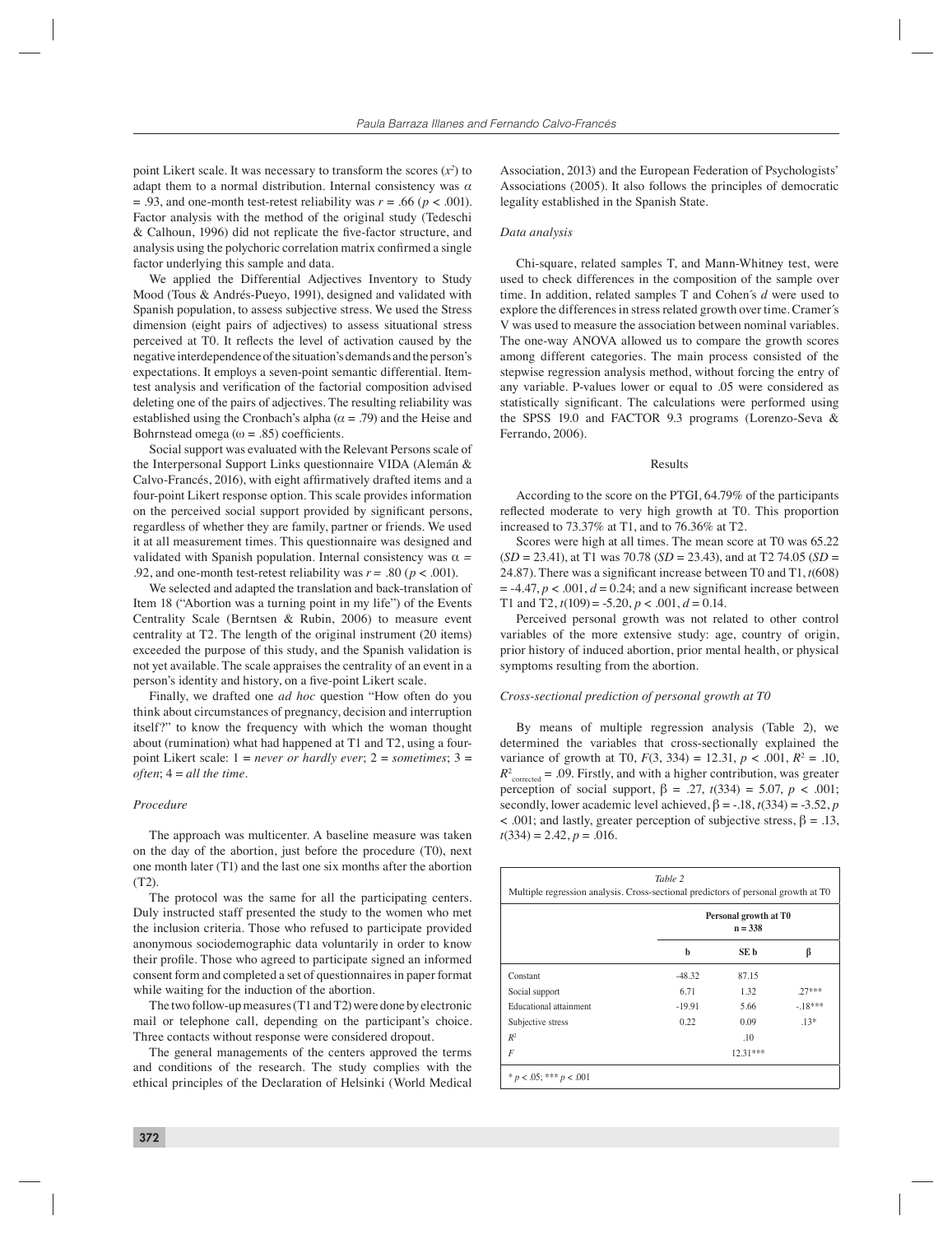Regarding attained educational level, we conducted a one-way ANOVA with Dunnett *post hoc* test, which determined that growth was significantly higher,  $F(3, 334) = 2.65$ ,  $ECM = 14069.05$ ,  $p =$ .049,  $\eta^2$  = .02, in the category of primary studies ( $M$  = 69.05) than in those of university studies ( $M = 60.53$ ), or postgraduate studies (M)  $= 56.40$ ). Another interesting difference was that, in the group with primary studies, there were significantly fewer women (Cramer's *V*  $= .15, p = .032$ ), in an active work situation (35.08%), compared with those who had completed university or higher studies (53.85%).

#### *Cross-sectional prediction of personal growth at T1*

Regression analysis using the same method (Table 3) also indicated the amount of significant variance that was explained by the variables at T1,  $F(3, 167) = 8.69, p < .001, R^2 = .10, R^2$ <sub>corrected</sub> = .08. Firstly, was perceived social support,  $\beta = .26$ ,  $t(167) = 3.49$ , *p*  $= .001$ ; and secondly, the frequency of thoughts about abortion,  $\beta$  $= .22, t(167) = 2.94, p = .004$ . At T2, the statistical assumptions for the analysis were not met.

#### *Longitudinal prediction of personal growth*

A new analysis was conducted (Table 4) to determine the variables of the entire study that predicted the level of growth at the end of it, finding five variables that explained  $40\%$  of the significant variance of growth,  $F(5, 104) = 13.73$ ,  $p < .001$ ,  $R^2 = .40$ ,  $R^2_{\text{corrected}} = .37$ . Firstly, was higher event centrality,  $\beta = .47$ ,  $t(104) = 5.93$ ,  $p < .001$ ; then lower level of educational attainment,  $β = -.23$ ,  $t(104) = -2.86$ ,  $p = .005$ ; thirdly, frequency of thoughts about abortion at T1,  $β = .34, t(104)$  $= 3.71, p < .001$ ; followed by lower frequency of thoughts about abortion at T2,  $\beta = -2.20$ ,  $t(104) = -2.23$ ,  $p = .028$ ; and lastly, greater perceived social support at T1,  $β = .17, t(104) = 2.15, p = .034$ .

It was verified that attrition did not produce a significant change in the variables that remain in the regression analysis models. In educational level attained there were no differences between T0 and T1,  $\chi^2(4) = 3.80$ ,  $p = .434$ ; T1 and T2,  $\chi^2(4) = 1.34$ ,  $p = .854$ ; and T0 and T2,  $\chi^2(4) = 1.97$ ,  $p = .741$ . In perceived social support, the Mann-Whitney test was not significant between T0 and T1 (*U* = 13653.00, *p* = .465); T1 and T2 (*U* = 2903.50, *p* = .235); and T0 and T2 ( $U = 12372.00$ ,  $p = .835$ ). Attending to stress related growth, there were no significant differences between T0 and T1, *t*(336) = 0.86, *p* = .391; T1 and T2, *t*(167) = -1.95, *p* = .053; and T0 and T2,  $t(107) = 0.60$ ,  $p = .552$ . Finally, no statistically significant differences were found in rumination between the participants who continued and those who abandoned  $(U = 2967.00, p = .321)$ .

| Multiple regression analysis. Cross-sectional predictors of personal growth at T1 |       |                                    |          |  |
|-----------------------------------------------------------------------------------|-------|------------------------------------|----------|--|
|                                                                                   |       | Personal growth at T1<br>$n = 169$ |          |  |
|                                                                                   | b     | SE b                               | β        |  |
| Constant                                                                          | 64.04 | 58.46                              |          |  |
| Social support                                                                    | 5.62  | 1.61                               | $.26***$ |  |
| Rumination                                                                        | 33.48 | 11.41                              | $22**$   |  |
| $R^2$                                                                             |       | .10                                |          |  |
| F                                                                                 |       | 8.69***                            |          |  |

| Table 4<br>Multiple regression analysis. Longitudinal predictors of personal growth |                              |            |          |  |
|-------------------------------------------------------------------------------------|------------------------------|------------|----------|--|
|                                                                                     | Personal growth<br>$n = 110$ |            |          |  |
|                                                                                     | b                            | SE b       | β        |  |
| Constant                                                                            | 8.60                         | 75.52      |          |  |
| Event centrality                                                                    | 51.28                        | 8.64       | $.47***$ |  |
| Educational attainment                                                              | $-28.04$                     | 9.80       | $-23**$  |  |
| Rumination T1                                                                       | 56.41                        | 15.20      | $34***$  |  |
| Rumination T2                                                                       | $-29.07$                     | 13.07      | $-.20*$  |  |
| Social support T1                                                                   | 4.37                         | 2.03       | $.17*$   |  |
| $R^2$                                                                               |                              | .40        |          |  |
| F                                                                                   |                              | $13.73***$ |          |  |
| * $p < .05$ ; ** $p < .01$ . *** $p < .001$                                         |                              |            |          |  |

#### Discussion

This work shows evidence, prospectively and longitudinally, of the perception of growth in induced abortion. At the same time, it addresses some of the variables that contribute to the explanation of its occurrence.

The high scores at all measurement times were similar to those collected in the face of other events (Tedeschi & Calhoun, 1996). The pattern of gradual and significant increase over time supports some findings of longitudinal studies (Manne et al., 2004). In accordance with the proposal of a curvilinear relationship between growth and the elapse of time (Prati & Pietrantoni, 2009), we could assimilate the six-month period of this study to the ascending section of the curve.

A higher level of subjective situational stress explained a small but significant proportion of the variance of growth, but only cross-sectionally. It has been proposed that the likelihood of developing growth increases as a function of the intensity of the symptoms surrounding an experience (Saccinto, Prati, Pietrantoni, & Pérez-Testor, 2013). Subjective stress related to abortion would be the catalyst that triggers the process of growth, although it loses relevance over time and other aspects participate longitudinally.

The consideration of induced abortion as a central event reflects the remarkable change in women's personal perspective. The magnitude and direction of its longitudinal predictive capacity for growth suggests that this turning point would have a positive meaning for women. Its relevance as a predictor of growth is a consistent outcome in the literature (Groleau et al., 2013).

A lower level of academic attainment was a cross-sectional and longitudinal predictor of growth. To interpret the higher growth in women with primary studies, it is necessary to consider this group's greater proportion of unemployment and dedication to the care of the home and family. These women may feel more isolated and alienated, more accustomed to routine, unchallenging tasks. For them, the experience of the abortion could lead to the necessary level of prominence, challenge, and autonomy for them to perceive a significantly larger amount of change than the women with higher academic level.

With regard to the predictive role of the frequency of thoughts, growth is explained longitudinally by a high frequency of thoughts about abortion one month later, and a low frequency six months later. Firstly, the greater presence of both intrusive and deliberate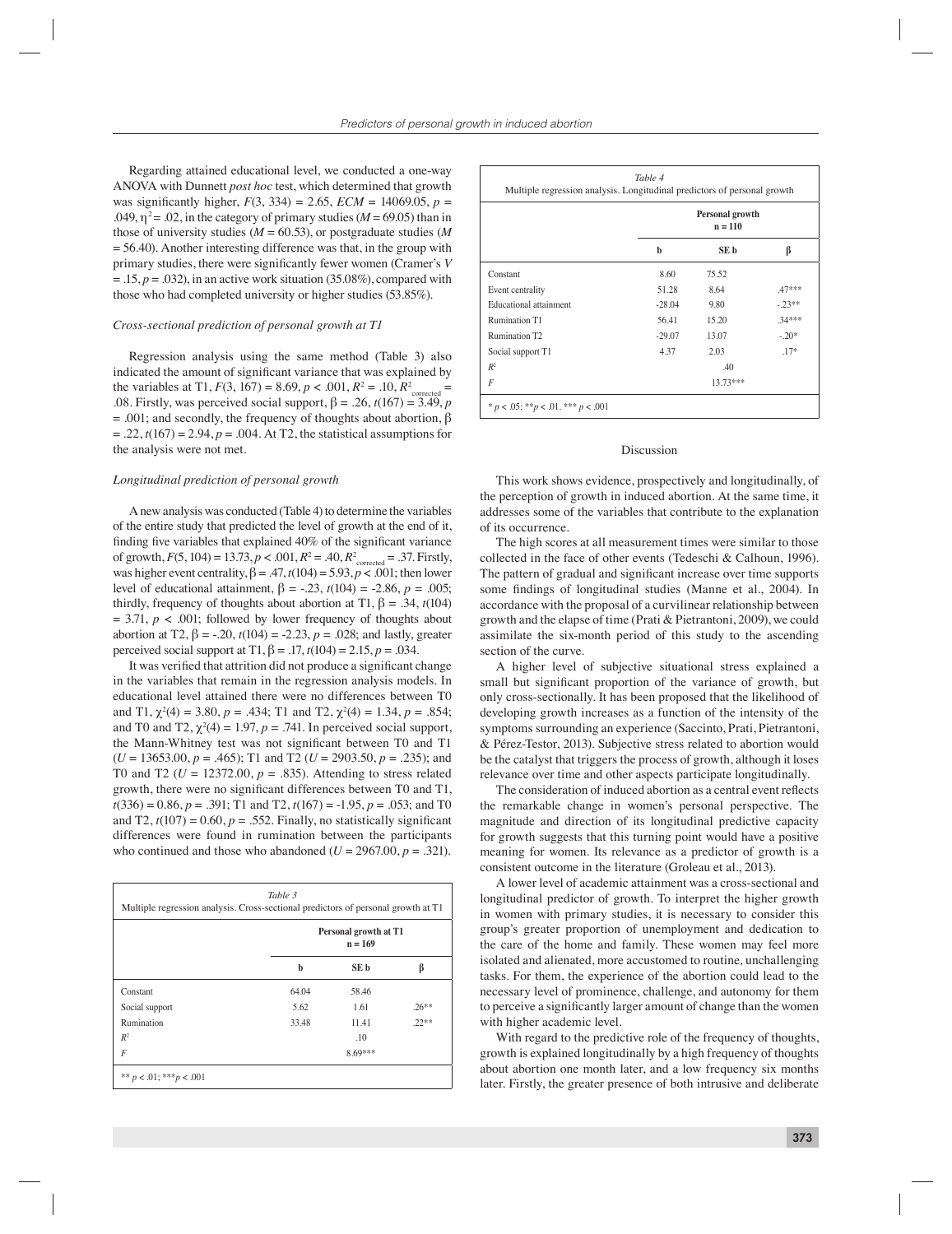rumination (Taku, Cann, Tedeschi, & Calhoun, 2009) would contribute to the perception of growth soon after the abortion. This greater exposure to representations about the pregnancy, the decision to abort, and the abortion will lead women towards integrating the experience into a coherent model of themselves. Secondly, the lower frequency of thoughts as time elapses could reflect the decline of intrusive rumination in favor of deliberate rumination, more clearly related to the perception of growth (Saccinto et al., 2013).

Greater perceived social support predicted the occurrence of growth cross-sectionally and longitudinally. Cross-sectionally, it helped to explain a proportion of the variance of growth on the day of the abortion and one month later. Perceived social support is a key element in psychological integration in induced abortion  $(APA, 2008)$ , and it has been confirmed that it contributes to the perception of growth (Prati & Pietrantoni, 2009). However, it is relevant that longitudinally, greater social support one month after the abortion was predictive of the perception of growth. Having the necessary support at this early stage of the crisis could be crucial for the perception of growth.

Some limitations need to be considered. The participation was 57% of the potential sample; however, this proportion did not differ from other researchers' rates (Broen et al., 2005, Lundell et al., 2013). Only 32.5% of the initial sample completed all phases. At best, other works report around 50% retention, but with some compensation (Lundell et al., 2013). The explained variance is low, therefore, there are other aspects not addressed. In any case, it

provides clues to a new study design. Finally, for the measurement of rumination and centrality of the event, single-item instruments were used. It was an ethical decision, not a methodological one, given the volume reached by the evaluation. In any case, it is a solution already tested by other authors in this area (Major et al., 2000).

Summing up, over time, women perceive a positive personal change beginning with the level of the abortion's stressful impact on them and depending on certain personal characteristics. Variability in the frequency of thoughts about the event at different times, perceived social support by relevant people immediately after the abortion, and, especially, the consideration of the abortion as a personal turning point in their life history all play a relevant role.

These findings invite one to deepen understanding of the psychological experience of induced abortion. Theoreticians, researchers, and clinical staff are all ethically and socially responsible for attempting to reflect this reality honestly and comprehensively. We trust that this work will contribute to stimulating the balanced development of the field.

#### Acknowledgments

The authors wish to thank the participating centers for their cooperation and openness to conduct this study. We especially thank the nursing staff, social workers, and psycho-pedagogues for their support in the first contact with the participating women and their collaboration in the collection of data.

### References

- Alemán, I., & Calvo-Francés, F. (2016). Validation of the Interpersonal Support Links Scale VIDA. *Anales de Psicología, 33*(1), 168-179. doi:10.6018/analesps.33.1.232341
- American Psychological Association, Task Force on Mental Health and Abortion (2008). *Report of the APA task force on mental health and abortion.* Retrieved from http://www.apa.org/pi/wpo/mental-healthabortion-report.pdf
- Berntsen, D., & Rubin, D. C. (2006). The Centrality of Event Scale: A measure of integrating a trauma into one's identity and its relation to post-traumatic stress disorder symptoms. *Behaviour Research and Therapy, 44*(2), 219-231. doi: 10.1016/j.brat.2005.01.009
- Biggs, M. A., Upadhyay, U. D., McCulloch, C. E., & Foster, D. G. (2017). Women's Mental Health and Well-being 5 Years After Receiving or Being Denied an Abortion. *JAMA Psychiatry, 74*(2), 169-178. doi: 10.1001/jamapsychiatry.2016.3478.
- Broen, A. N., Moum, T., Bödtker, A. S., & Ekeberg, Ö. (2005). The course of mental health after miscarriage and induced abortion: A longitudinal, five-year follow-up study. *BioMedCentral Medicine 3*(1), 18. doi: 10.1186/1741-7015-3-18
- Calhoun, L. G., & Tedeschi, R. G. (1999). *Facilitating posttraumatic growth: A clinician's guide*. Mahwah, NJ: Erlbaum.
- Calhoun, L. G., Cann, A., & Tedeschi, R. G. (2010). The posttraumatic growth model: Sociocultural considerations. In Z. Weiss & R. Berger (Eds.), *Posttraumatic growth and culturally competent practice: Lessons learned from around the globe* (pp. 1-14). Hoboken, NJ: Wiley.
- Cann, A., Calhoun, L. G., Tedeschi, R. G., Triplett, K. N., Vishnevsky, T., & Lindstrom C. M. (2011). Assessing posttraumatic cognitive processes: The event related rumination inventory. *Anxiety, Stress and Coping: An international journal, 24*(2), 137-156. doi: 10.1080/10615806.2010.52990
- European Federation of Psychologists' Associations (2005). *Meta-Code of Ethics*. Retrieved from http://ethics.efpa.eu/download/54fb9f88572 5e219c3aa3a7db1eb69a8
- Groleau, J. M., Calhoun, L. G., Cann, A., & Tedeschi, R. G. (2013). The role of centrality of events in posttraumatic distress and posttraumatic growth. *Psychological Trauma: Theory, Research, Practice, and Policy, 5*(5), 477-483. doi: 10.1037/a0028809
- Janoff-Bulman, R. (1992). *Shattered assumptions: Towards a new psychology of trauma.* New York: Free Press.
- Joseph, S., Linley, P. A., Shevlin, M., Goodfellow, B., & Butler, L. D. (2006). Assessing positive and negative changes in the aftermath of adversity: A short form of the Changes in Outlook Questionnaire. *Journal of Loss and Trauma: International Perspectives on Stress & Coping, 11*(1), 85-99. doi: 10.1080/15325020500358241
- Kero, A., Högberg, U., & Lalos, A. (2004). Wellbeing and mental growth - long-term effects of legal abortion. *Social Science and Medicine, 58*(12), 2559-2569. doi: 10.1016/jsocscimed.2003.09.004
- Laufer, A., & Solomon, Z. (2006). Posttraumatic symptoms and posttraumatic growth among Israeli youth exposed to terror incidents*. Journal of Social and Clinical Psychology, 25*(4), 429-447. doi: 10.1521/jscp.2006.25.4.429
- Linley, P. A., & Joseph, S. (2004). Positive Change Following Trauma and Adversity: A Review. *Journal of Traumatic Stress, 17*(1)*,* 11-21. doi: 10.1023/B:JOTS.0000014671.27856.7e
- Lorenzo-Seva, U., & Ferrando, P. J. (2006). FACTOR: A computer program to fit the exploratory factor analysis model. *Behavior Research Methods, 38*(1), 88-91. doi: 10.3758/BF03192753
- Lundell, I. W., Öhman, S. G., Frans, Ö., Helström, L., Högberg, U., Nyberg, S., Poromaa, I. S., Sydsjö, G., Östlund, I., & Svanberg, A. S. (2013). Posttraumatic stress among women after induced abortion: A Swedish multi-centre cohort study. *BioMed Central Women's Health, 13*(1), 52. doi: 10.1186/1472-6874-13-52